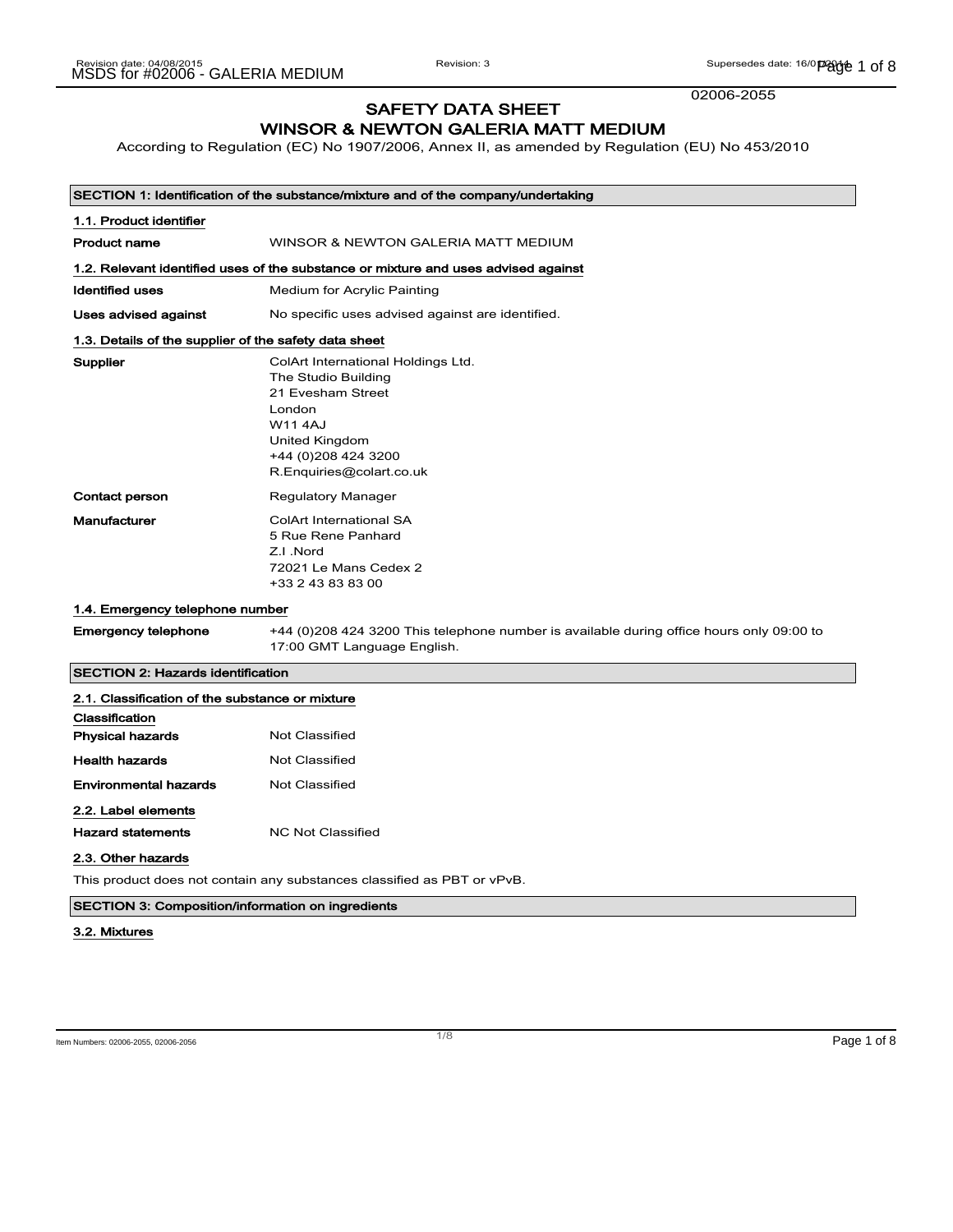| mono propylene glycol<br>CAS number: 57-55-6 | EC number: 200-338-0 | REACH registration number: 01-<br>2119456809-23-xxxx | $1 - 5%$ |
|----------------------------------------------|----------------------|------------------------------------------------------|----------|
| Classification<br>Not Classified             | -                    | Classification (67/548/EEC or 1999/45/EC)            |          |

The Full Text for all R-Phrases and Hazard Statements are Displayed in Section 16.

Composition comments Any hazardous ingredients are below classification limit.

|                                                            | <b>SECTION 4: First aid measures</b>                                                                                                                                                                                                                                                                            |  |
|------------------------------------------------------------|-----------------------------------------------------------------------------------------------------------------------------------------------------------------------------------------------------------------------------------------------------------------------------------------------------------------|--|
| 4.1. Description of first aid measures                     |                                                                                                                                                                                                                                                                                                                 |  |
| <b>General information</b>                                 | If in doubt, get medical attention promptly. Show this Safety Data Sheet to the medical<br>personnel.                                                                                                                                                                                                           |  |
| Inhalation                                                 | No specific recommendations. If throat irritation or coughing persists, proceed as follows.<br>Move affected person to fresh air and keep warm and at rest in a position comfortable for<br>breathing. Loosen tight clothing such as collar, tie or belt. Get medical attention if any<br>discomfort continues. |  |
| Ingestion                                                  | No specific recommendations. If throat irritation or coughing persists, proceed as follows.<br>Rinse mouth. Get medical attention if any discomfort continues.                                                                                                                                                  |  |
| <b>Skin contact</b>                                        | No specific recommendations. Rinse with water. Get medical attention if any discomfort<br>continues.                                                                                                                                                                                                            |  |
| Eye contact                                                | Rinse with water. Get medical attention if any discomfort continues.                                                                                                                                                                                                                                            |  |
| <b>Protection of first aiders</b>                          | Use protective equipment appropriate for surrounding materials.                                                                                                                                                                                                                                                 |  |
|                                                            | 4.2. Most important symptoms and effects, both acute and delayed                                                                                                                                                                                                                                                |  |
| <b>General information</b>                                 | The severity of the symptoms described will vary dependent on the concentration and the<br>length of exposure.                                                                                                                                                                                                  |  |
| Inhalation                                                 | No specific symptoms known. Spray/mists may cause respiratory tract irritation.                                                                                                                                                                                                                                 |  |
| Ingestion                                                  | No specific symptoms known. May cause discomfort if swallowed.                                                                                                                                                                                                                                                  |  |
| <b>Skin contact</b>                                        | No specific symptoms known. May cause discomfort.                                                                                                                                                                                                                                                               |  |
| Eye contact                                                | No specific symptoms known. May be slightly irritating to eyes.                                                                                                                                                                                                                                                 |  |
|                                                            | 4.3. Indication of any immediate medical attention and special treatment needed                                                                                                                                                                                                                                 |  |
| Notes for the doctor                                       | Treat symptomatically.                                                                                                                                                                                                                                                                                          |  |
| <b>Specific treatments</b>                                 | No special treatment required.                                                                                                                                                                                                                                                                                  |  |
| <b>SECTION 5: Firefighting measures</b>                    |                                                                                                                                                                                                                                                                                                                 |  |
| 5.1. Extinguishing media                                   |                                                                                                                                                                                                                                                                                                                 |  |
| Suitable extinguishing media                               | The product is not flammable. Extinguish with alcohol-resistant foam, carbon dioxide, dry<br>powder or water fog. Use fire-extinguishing media suitable for the surrounding fire.                                                                                                                               |  |
| Unsuitable extinguishing<br>media                          | Do not use water jet as an extinguisher, as this will spread the fire.                                                                                                                                                                                                                                          |  |
| 5.2. Special hazards arising from the substance or mixture |                                                                                                                                                                                                                                                                                                                 |  |
| <b>Specific hazards</b>                                    | Containers can burst violently or explode when heated, due to excessive pressure build-up.                                                                                                                                                                                                                      |  |

Item Numbers: 02006-2055, 02006-2056 Page 2 of 8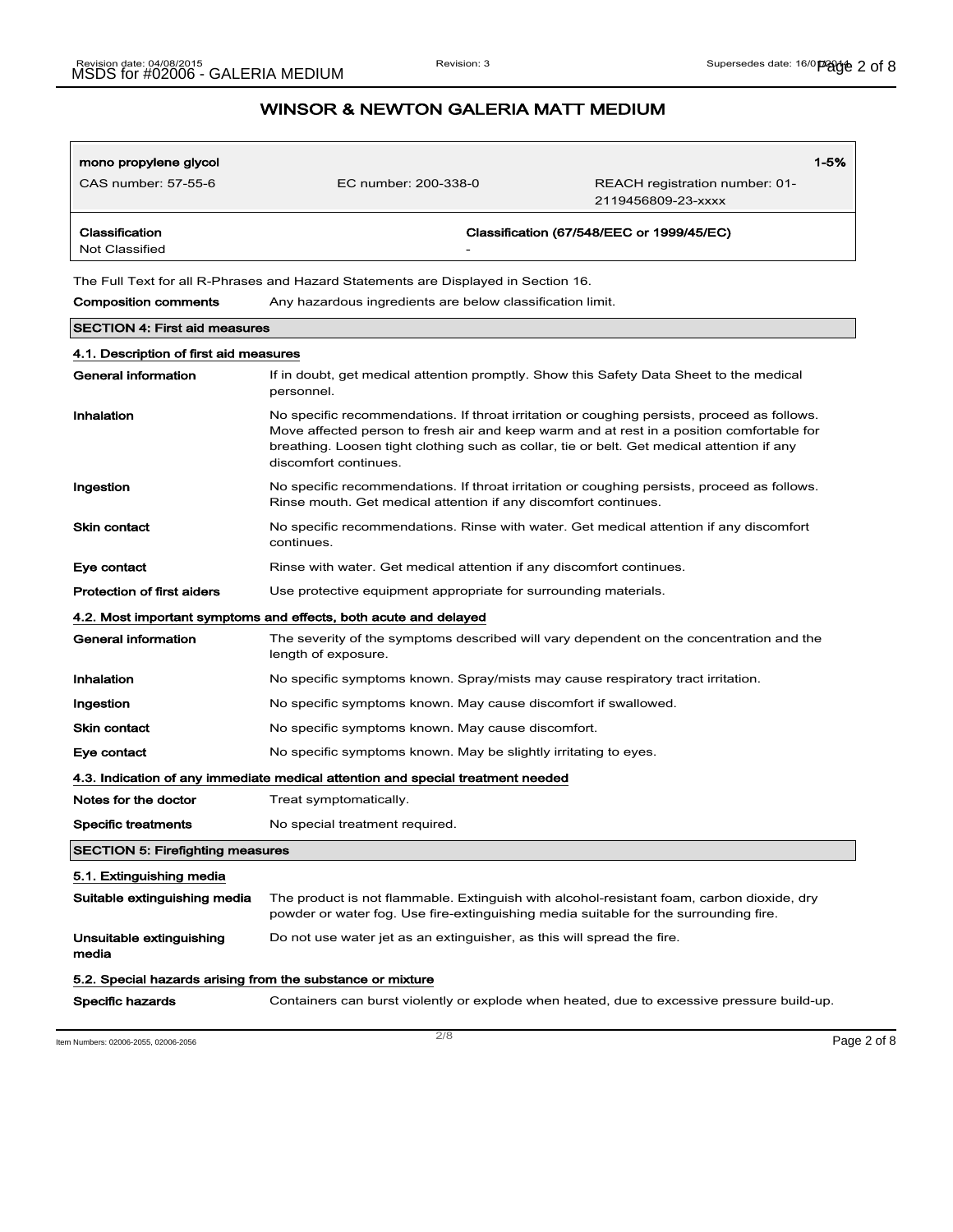| Hazardous combustion<br>products                                                                                                                                            | Thermal decomposition or combustion products may include the following substances:<br>Harmful gases or vapours.                                                                                                                                                                                                                                                              |
|-----------------------------------------------------------------------------------------------------------------------------------------------------------------------------|------------------------------------------------------------------------------------------------------------------------------------------------------------------------------------------------------------------------------------------------------------------------------------------------------------------------------------------------------------------------------|
| 5.3. Advice for firefighters                                                                                                                                                |                                                                                                                                                                                                                                                                                                                                                                              |
| Protective actions during<br>firefighting                                                                                                                                   | Avoid breathing fire gases or vapours. Evacuate area. Cool containers exposed to heat with<br>water spray and remove them from the fire area if it can be done without risk. Cool containers<br>exposed to flames with water until well after the fire is out. If a leak or spill has not ignited, use<br>water spray to disperse vapours and protect men stopping the leak. |
| Special protective equipment<br>for firefighters                                                                                                                            | Wear positive-pressure self-contained breathing apparatus (SCBA) and appropriate protective<br>clothing. Firefighter's clothing conforming to European standard EN469 (including helmets,<br>protective boots and gloves) will provide a basic level of protection for chemical incidents.                                                                                   |
| <b>SECTION 6: Accidental release measures</b>                                                                                                                               |                                                                                                                                                                                                                                                                                                                                                                              |
|                                                                                                                                                                             | 6.1. Personal precautions, protective equipment and emergency procedures                                                                                                                                                                                                                                                                                                     |
| <b>Personal precautions</b>                                                                                                                                                 | No specific recommendations. For personal protection, see Section 8.                                                                                                                                                                                                                                                                                                         |
| 6.2. Environmental precautions                                                                                                                                              |                                                                                                                                                                                                                                                                                                                                                                              |
| <b>Environmental precautions</b>                                                                                                                                            | Avoid discharge into drains or watercourses or onto the ground.                                                                                                                                                                                                                                                                                                              |
| 6.3. Methods and material for containment and cleaning up                                                                                                                   |                                                                                                                                                                                                                                                                                                                                                                              |
| Methods for cleaning up                                                                                                                                                     | Reuse or recycle products wherever possible. Absorb spillage to prevent material damage.<br>Flush contaminated area with plenty of water. Wash thoroughly after dealing with a spillage.<br>Dispose of contents/container in accordance with national regulations.                                                                                                           |
| 6.4. Reference to other sections                                                                                                                                            |                                                                                                                                                                                                                                                                                                                                                                              |
| Reference to other sections                                                                                                                                                 | For personal protection, see Section 8.                                                                                                                                                                                                                                                                                                                                      |
| <b>SECTION 7: Handling and storage</b>                                                                                                                                      |                                                                                                                                                                                                                                                                                                                                                                              |
| 7.1. Precautions for safe handling                                                                                                                                          |                                                                                                                                                                                                                                                                                                                                                                              |
| Usage precautions                                                                                                                                                           | Read and follow manufacturer's recommendations. Wear protective clothing as described in<br>Section 8 of this safety data sheet. Keep away from food, drink and animal feeding stuffs.<br>Handle all packages and containers carefully to minimise spills. Keep container tightly sealed<br>when not in use. Avoid the formation of mists.                                   |
| Advice on general<br>occupational hygiene                                                                                                                                   | Wash promptly if skin becomes contaminated. Take off contaminated clothing. Wash<br>contaminated clothing before reuse.                                                                                                                                                                                                                                                      |
|                                                                                                                                                                             | 7.2. Conditions for safe storage, including any incompatibilities                                                                                                                                                                                                                                                                                                            |
| Storage precautions                                                                                                                                                         | No specific recommendations.                                                                                                                                                                                                                                                                                                                                                 |
| Storage class                                                                                                                                                               | Unspecified storage.                                                                                                                                                                                                                                                                                                                                                         |
| 7.3. Specific end use(s)                                                                                                                                                    |                                                                                                                                                                                                                                                                                                                                                                              |
| Specific end use(s)                                                                                                                                                         | The identified uses for this product are detailed in Section 1.2.                                                                                                                                                                                                                                                                                                            |
| <b>SECTION 8: Exposure Controls/personal protection</b>                                                                                                                     |                                                                                                                                                                                                                                                                                                                                                                              |
| 8.1. Control parameters<br>Occupational exposure limits<br>mono propylene glycol<br>Long-term exposure limit (8-hour TWA): WEL 10 mg/m <sup>3</sup><br><b>ZINC CHLORIDE</b> | Long-term exposure limit (8-hour TWA): WEL 150 ppm $474$ mg/m <sup>3</sup> total vapour and particulates<br>particulate                                                                                                                                                                                                                                                      |
|                                                                                                                                                                             |                                                                                                                                                                                                                                                                                                                                                                              |

 $\frac{3}{8}$  Item Numbers: 02006-2055, 02006-2056 **Page 3 of 8**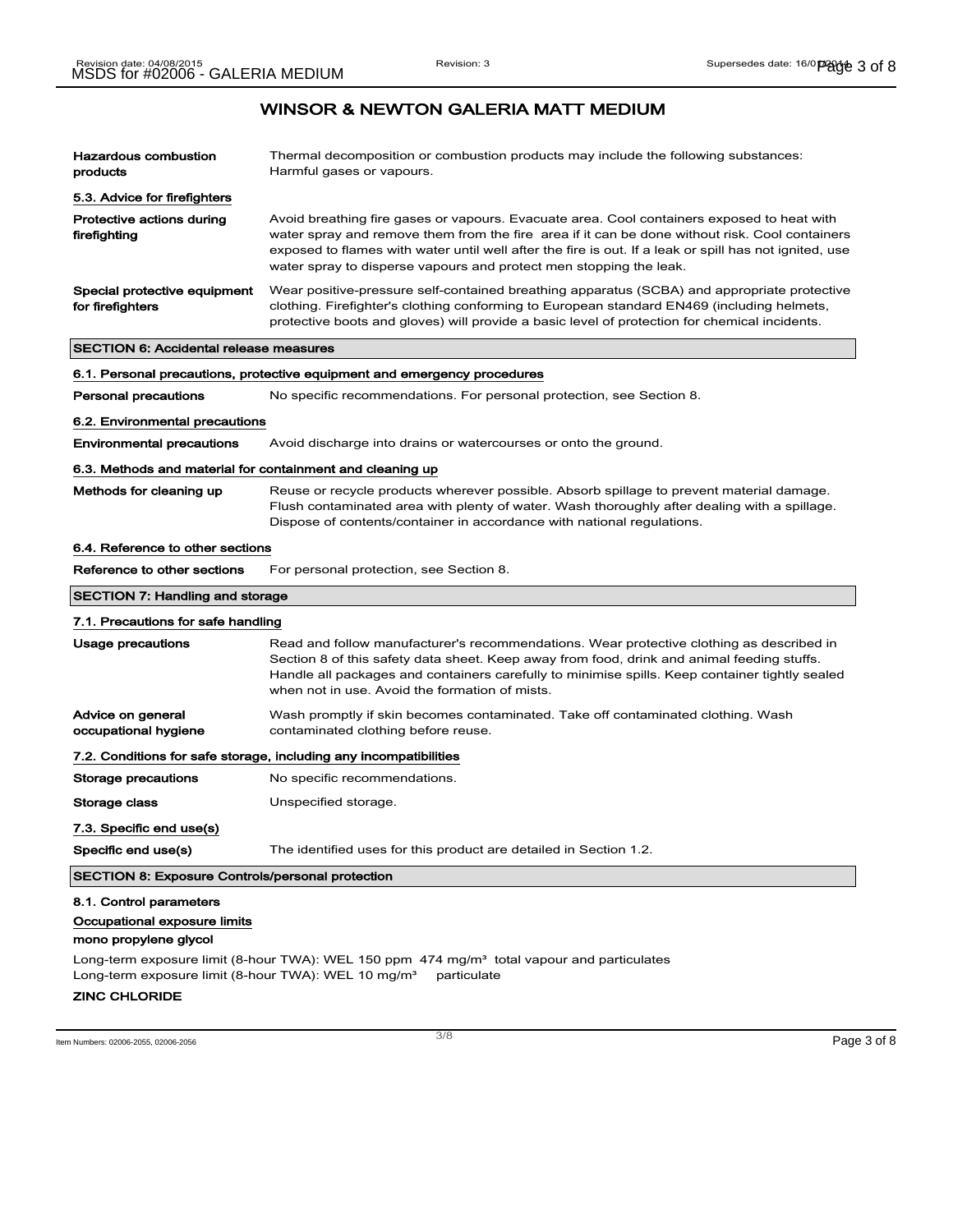Long-term exposure limit (8-hour TWA): OES 1 mg/m<sup>3</sup> Short-term exposure limit (15-minute): OES 2 mg/m<sup>3</sup>

WEL = Workplace Exposure Limit

| 8.2. Exposure controls                    |                                                                                                                                                                                                  |
|-------------------------------------------|--------------------------------------------------------------------------------------------------------------------------------------------------------------------------------------------------|
| Appropriate engineering<br>controls       | No specific ventilation requirements.                                                                                                                                                            |
| Eye/face protection                       | No specific eye protection required during normal use. Large Spillages: Eyewear complying<br>with an approved standard should be worn if a risk assessment indicates eye contact is<br>possible. |
| <b>Hand protection</b>                    | No specific hand protection recommended.                                                                                                                                                         |
| Other skin and body<br>protection         | No specific recommendations                                                                                                                                                                      |
| Hygiene measures                          | Wash hands thoroughly after handling. Do not eat, drink or smoke when using this product.<br>Wash contaminated clothing before reuse.                                                            |
| <b>Respiratory protection</b>             | No specific recommendations. Provide adequate ventilation. Large Spillages: If ventilation is<br>inadequate, suitable respiratory protection must be worn.                                       |
| <b>Environmental exposure</b><br>controls | Not regarded as dangerous for the environment.                                                                                                                                                   |

## SECTION 9: Physical and Chemical Properties

| 9.1. Information on basic physical and chemical properties |                                                                                                                        |
|------------------------------------------------------------|------------------------------------------------------------------------------------------------------------------------|
| Appearance                                                 | Liquid                                                                                                                 |
| Colour                                                     | White.                                                                                                                 |
| Odour                                                      | Characteristic. Ammonia.                                                                                               |
| рH                                                         | pH (concentrated solution): 9-10                                                                                       |
| Initial boiling point and range                            | >100°C @ 760 mm Hg                                                                                                     |
| Vapour density                                             | $>1$ .                                                                                                                 |
| <b>Relative density</b>                                    | 1.1 @ 20. $C^{\circ}C$                                                                                                 |
| Solubility(ies)                                            | Miscible with water                                                                                                    |
| 9.2. Other information                                     |                                                                                                                        |
| Other information                                          | Not available.                                                                                                         |
| <b>SECTION 10: Stability and reactivity</b>                |                                                                                                                        |
| 10.1. Reactivity                                           |                                                                                                                        |
| Reactivity                                                 | There are no known reactivity hazards associated with this product.                                                    |
| 10.2. Chemical stability                                   |                                                                                                                        |
| <b>Stability</b>                                           | Stable at normal ambient temperatures and when used as recommended. Stable under the<br>prescribed storage conditions. |
| 10.3. Possibility of hazardous reactions                   |                                                                                                                        |
| Possibility of hazardous<br>reactions                      | No potentially hazardous reactions known.                                                                              |

Item Numbers: 02006-2055, 02006-2056 Page 4 of 8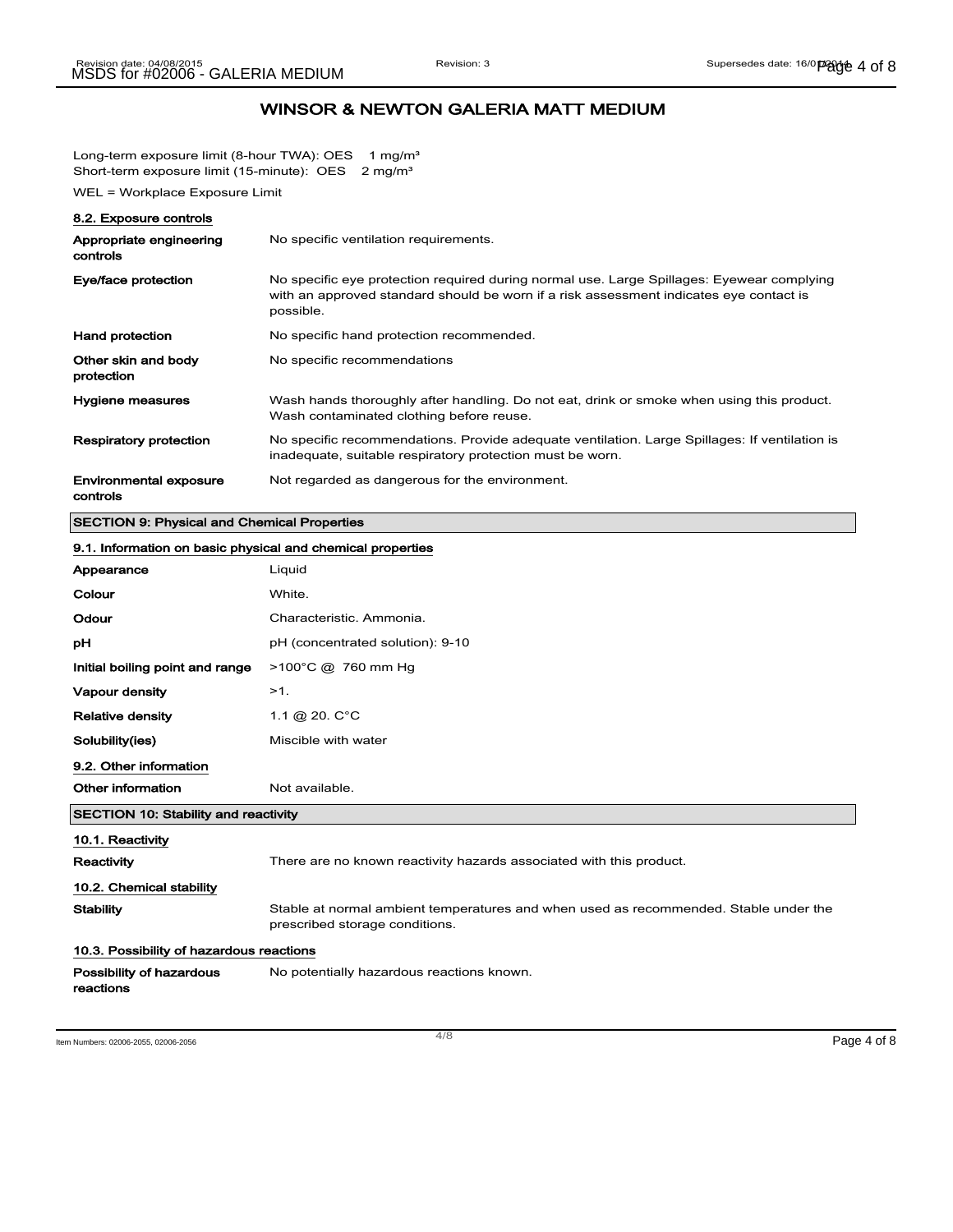| 10.4. Conditions to avoid                                      |                                                                                                                                                                         |
|----------------------------------------------------------------|-------------------------------------------------------------------------------------------------------------------------------------------------------------------------|
| Conditions to avoid                                            | There are no known conditions that are likely to result in a hazardous situation.                                                                                       |
| 10.5. Incompatible materials                                   |                                                                                                                                                                         |
| Materials to avoid                                             | No specific material or group of materials is likely to react with the product to produce a<br>hazardous situation.                                                     |
| 10.6. Hazardous decomposition products                         |                                                                                                                                                                         |
| Hazardous decomposition<br>products                            | Does not decompose when used and stored as recommended. Thermal decomposition or<br>combustion products may include the following substances: Harmful gases or vapours. |
| <b>SECTION 11: Toxicological information</b>                   |                                                                                                                                                                         |
| 11.1. Information on toxicological effects                     |                                                                                                                                                                         |
| Toxicological effects                                          | Not regarded as a health hazard under current legislation.                                                                                                              |
| Acute toxicity - oral<br>Notes (oral LD <sub>50</sub> )        | Based on available data the classification criteria are not met.                                                                                                        |
| Acute toxicity - dermal<br>Notes (dermal LD <sub>so</sub> )    | Based on available data the classification criteria are not met.                                                                                                        |
| Acute toxicity - inhalation<br>Notes (inhalation LCso)         | Based on available data the classification criteria are not met.                                                                                                        |
| Skin corrosion/irritation<br>Animal data                       | Based on available data the classification criteria are not met.                                                                                                        |
| Serious eye damage/irritation<br>Serious eye damage/irritation | Based on available data the classification criteria are not met.                                                                                                        |
| Respiratory sensitisation<br>Respiratory sensitisation         | Based on available data the classification criteria are not met.                                                                                                        |
| Skin sensitisation<br><b>Skin sensitisation</b>                | Based on available data the classification criteria are not met.                                                                                                        |
| Germ cell mutagenicity<br>Genotoxicity - in vitro              | Based on available data the classification criteria are not met.                                                                                                        |
| Carcinogenicity<br>Carcinogenicity                             | Based on available data the classification criteria are not met.                                                                                                        |
| <b>IARC carcinogenicity</b>                                    | None of the ingredients are listed or exempt.                                                                                                                           |
| Reproductive toxicity<br>Reproductive toxicity - fertility     | Based on available data the classification criteria are not met.                                                                                                        |
| Reproductive toxicity -<br>development                         | Based on available data the classification criteria are not met.                                                                                                        |
| Specific target organ toxicity - single exposure               |                                                                                                                                                                         |
| STOT - single exposure                                         | Not classified as a specific target organ toxicant after a single exposure.                                                                                             |
| Specific target organ toxicity - repeated exposure             |                                                                                                                                                                         |
| STOT - repeated exposure                                       | Not classified as a specific target organ toxicant after repeated exposure.                                                                                             |
| <b>Aspiration hazard</b>                                       |                                                                                                                                                                         |

Item Numbers: 02006-2055, 02006-2056 Page 5 of 8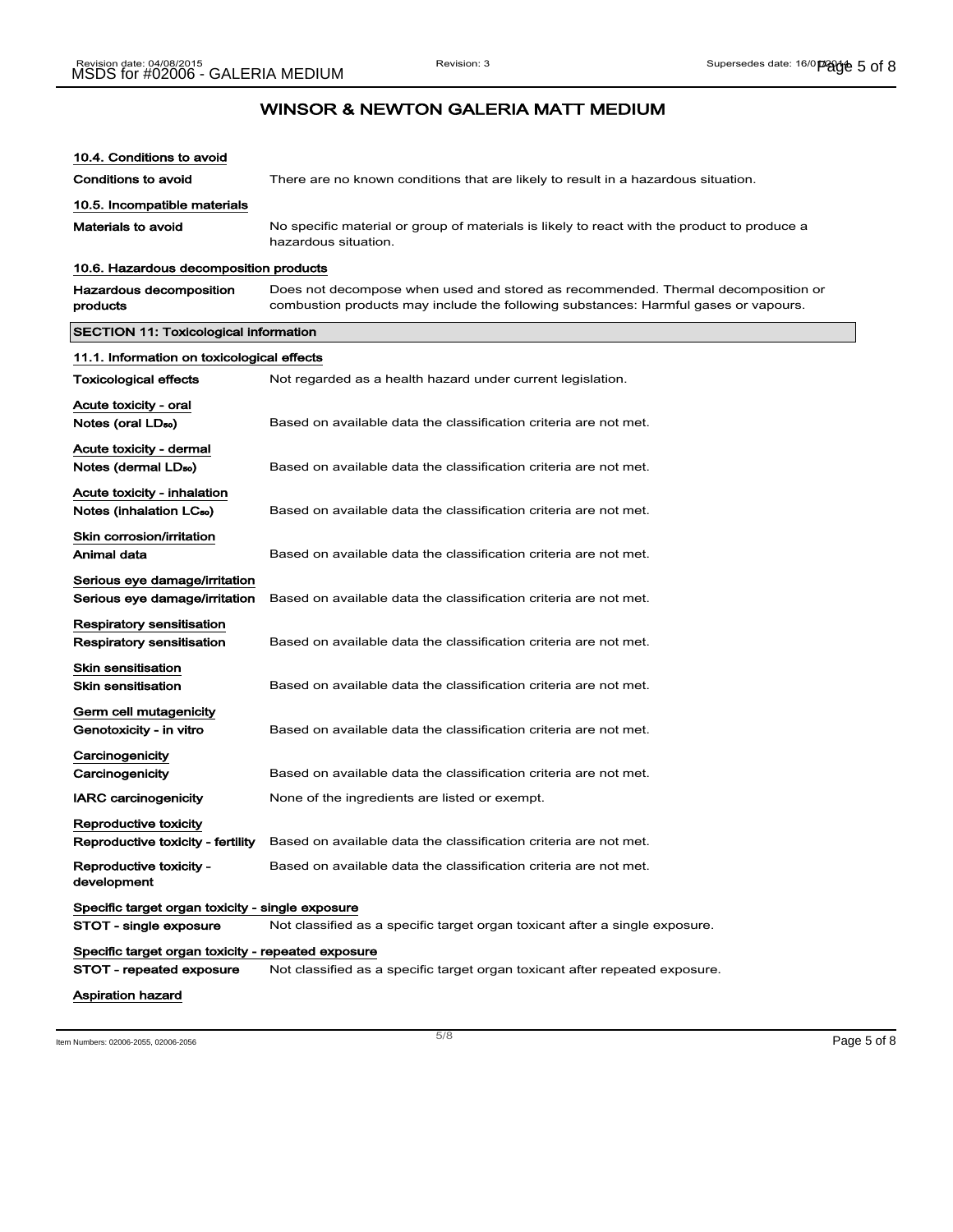| Aspiration hazard                          | Based on available data the classification criteria are not met.                                                                                 |
|--------------------------------------------|--------------------------------------------------------------------------------------------------------------------------------------------------|
| <b>General information</b>                 | No specific health hazards known. The severity of the symptoms described will vary<br>dependent on the concentration and the length of exposure. |
| Inhalation                                 | No specific symptoms known. Spray/mists may cause respiratory tract irritation.                                                                  |
| Ingestion                                  | No specific symptoms known. May cause discomfort if swallowed.                                                                                   |
| Skin contact                               | No specific symptoms known. May cause discomfort.                                                                                                |
| Eye contact                                | No specific symptoms known. May be slightly irritating to eyes.                                                                                  |
| Acute and chronic health<br>hazards        | No specific health hazards known.                                                                                                                |
| Route of entry                             | Ingestion Inhalation Skin and/or eye contact                                                                                                     |
| Target organs                              | No specific target organs known.                                                                                                                 |
| <b>Medical symptoms</b>                    | Irritation of eyes and mucous membranes.                                                                                                         |
| <b>SECTION 12: Ecological Information</b>  |                                                                                                                                                  |
| Ecotoxicity                                | Not regarded as dangerous for the environment. However, large or frequent spills may have<br>hazardous effects on the environment.               |
| 12.1. Toxicity                             |                                                                                                                                                  |
| Toxicity                                   | Based on available data the classification criteria are not met.                                                                                 |
| Acute toxicity - fish                      | Not determined.                                                                                                                                  |
| Acute toxicity - aquatic<br>invertebrates  | Not determined.                                                                                                                                  |
| Acute toxicity - aquatic plants            | Not determined.                                                                                                                                  |
| Acute toxicity -<br>microorganisms         | Not determined.                                                                                                                                  |
| 12.2. Persistence and degradability        |                                                                                                                                                  |
|                                            | <b>Persistence and degradability</b> The degradability of the product is not known.                                                              |
| 12.3. Bioaccumulative potential            |                                                                                                                                                  |
| Bioaccumulative potential                  | No data available on bioaccumulation.                                                                                                            |
| 12.4. Mobility in soil                     |                                                                                                                                                  |
| <b>Mobility</b>                            | No data available.                                                                                                                               |
| 12.5. Results of PBT and vPvB assessment   |                                                                                                                                                  |
| Results of PBT and vPvB<br>assessment      | This product does not contain any substances classified as PBT or vPvB.                                                                          |
| 12.6. Other adverse effects                |                                                                                                                                                  |
| Other adverse effects                      | None known.                                                                                                                                      |
| <b>SECTION 13: Disposal considerations</b> |                                                                                                                                                  |
| 13.1. Waste treatment methods              |                                                                                                                                                  |

Item Numbers: 02006-2055, 02006-2056 Page 6 of 8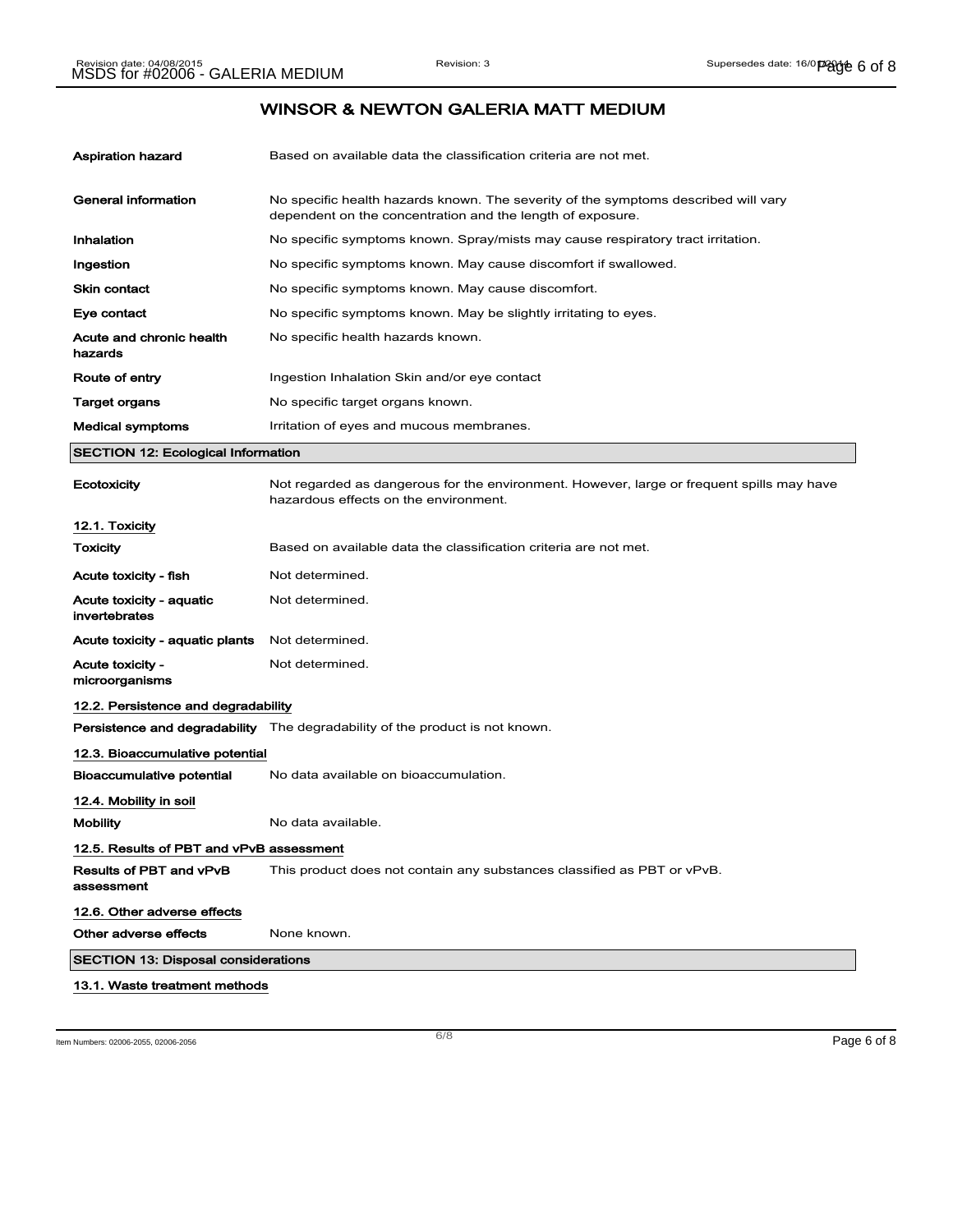| General information                      | The generation of waste should be minimised or avoided wherever possible. Reuse or recycle<br>products wherever possible. This material and its container must be disposed of in a safe<br>way. |
|------------------------------------------|-------------------------------------------------------------------------------------------------------------------------------------------------------------------------------------------------|
| <b>Disposal methods</b>                  | Dispose of waste to licensed waste disposal site in accordance with the requirements of the<br>local Waste Disposal Authority.                                                                  |
| Waste class                              | 08 01 12 waste paint and varnish other than those mentioned in 08 01 11                                                                                                                         |
| <b>SECTION 14: Transport information</b> |                                                                                                                                                                                                 |

General The product is not covered by international regulations on the transport of dangerous goods (IMDG, IATA, ADR/RID).

## 14.1. UN number

Not applicable.

## 14.2. UN proper shipping name

Not applicable.

## 14.3. Transport hazard class(es)

No transport warning sign required.

## 14.4. Packing group

Not applicable.

#### 14.5. Environmental hazards

## Environmentally hazardous substance/marine pollutant

No.

#### 14.6. Special precautions for user

Not applicable.

## 14.7. Transport in bulk according to Annex II of MARPOL73/78 and the IBC Code

Transport in bulk according to Not applicable. Annex II of MARPOL 73/78 and the IBC Code

SECTION 15: Regulatory information

| 15.1. Safety, health and environmental regulations/legislation specific for the substance or mixture |                                                                                       |  |
|------------------------------------------------------------------------------------------------------|---------------------------------------------------------------------------------------|--|
| <b>National regulations</b>                                                                          | Health and Safety at Work etc. Act 1974 (as amended).                                 |  |
|                                                                                                      | The Chemicals (Hazard Information and Packaging for Supply) Regulations 2009 (SI 2009 |  |
|                                                                                                      | No. 716).                                                                             |  |
|                                                                                                      | The Carriage of Dangerous Goods and Use of Transportable Pressure Equipment           |  |
|                                                                                                      | Regulations 2009 (SI 2009 No. 1348) (as amended) ["CDG 2009"].                        |  |
|                                                                                                      | EH40/2005 Workplace exposure limits.                                                  |  |